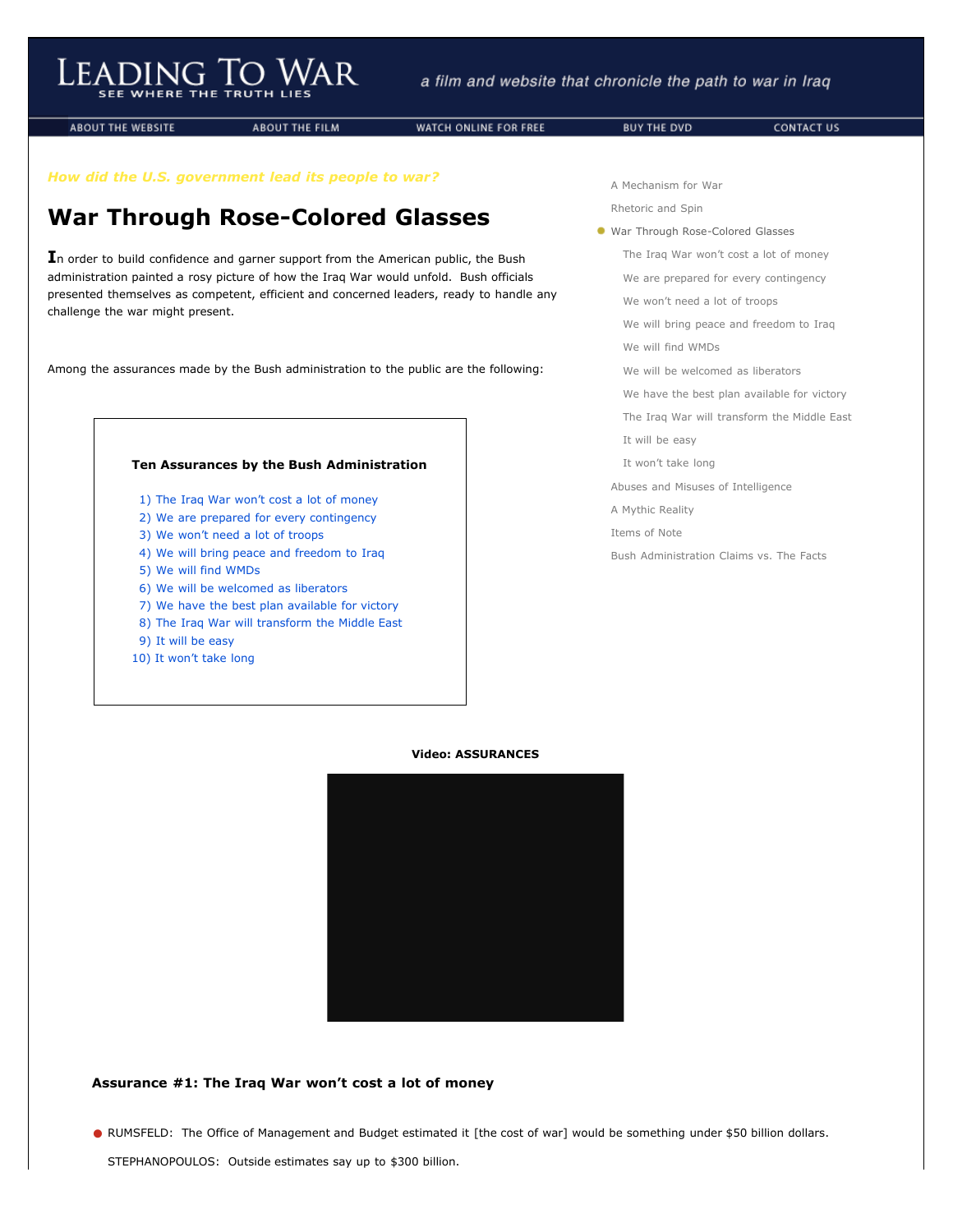**•** *Testimony before the House Appropriations Committee, March 27, 2003:*

WOLFOWITZ**:** There's a lot of money to pay for this. It doesn't have to be U.S. taxpayer money. And it starts with the assets of the Iraqi people... We are dealing with a country that can really finance its own reconstruction and relatively soon.

The war has exceeded \$500 billion in costs as of 2008 – and probably in excess of a trillion dollars when all costs, such as caring for wounded soldiers over time, are included.

In estimating the cost of the war, Bush officials attempted to assuage people's concerns about the financial burden by focusing on the short-term, direct military costs (the cost of the invasion) – and by not accounting for a long-term occupation of Iraq, the possibility of an insurgency and ongoing violence, as well as significant reconstruction costs.

The Bush administration further claimed that the reconstruction costs would be mostly offset by Iraqi oil revenues, which has not been the case.

Furthermore, the lack of support from the international community for the war has placed the primary financial burden on the U.S.

#### **Assurance #2: We are prepared for every contingency**

- **•** RUMSFELD: The task of war planners is to plan for every conceivable contingency, and they are doing that, from the most pessimistic to the most optimistic.
- **•** RUMSFELD:You can be sure the United States isn't going to do anything that it's not capable of doing. And if we do something, we'll be capable of doing it.



**There is now a consensus that the U.S. did not adequately plan for the invasion and its aftermath:** 

"The Bush administration's failure to plan adequately for the postwar period has been well documented. The Pentagon, for example, ignored extensive State Department studies of how to achieve stability after an invasion, administer a postwar government and rebuild the country. And administration officials have acknowledged the mistake of dismantling the Iraqi army and canceling pensions to its veteran officers -- which many say hindered security, enhanced anti-U.S. feeling and aided what would later become a violent insurgency." - *[Washington Post,](http://www.leadingtowar.com/PDFsources_war_rosecolored/Assurance2_1_WP.pdf)* 6/12/2005

#### **Assurance #3: We won't need a lot of troops**

- On February 25, 2003, General Eric Shinseki, Chief of Staff of the U.S. Army, testified before the Senate Armed Services Committee that "several hundred thousand soldiers" would be needed to secure postwar Iraq.
- **•** Days later, Deputy Secretary of Defense Paul Wolfowitz countered by saying:

WOLFOWITZ: Some of the higher end predictions that we have been hearing recently, such as the notion that it will take several hundred thousand U.S. troops to provide stability in post-Saddam Iraq are wildly off the mark.

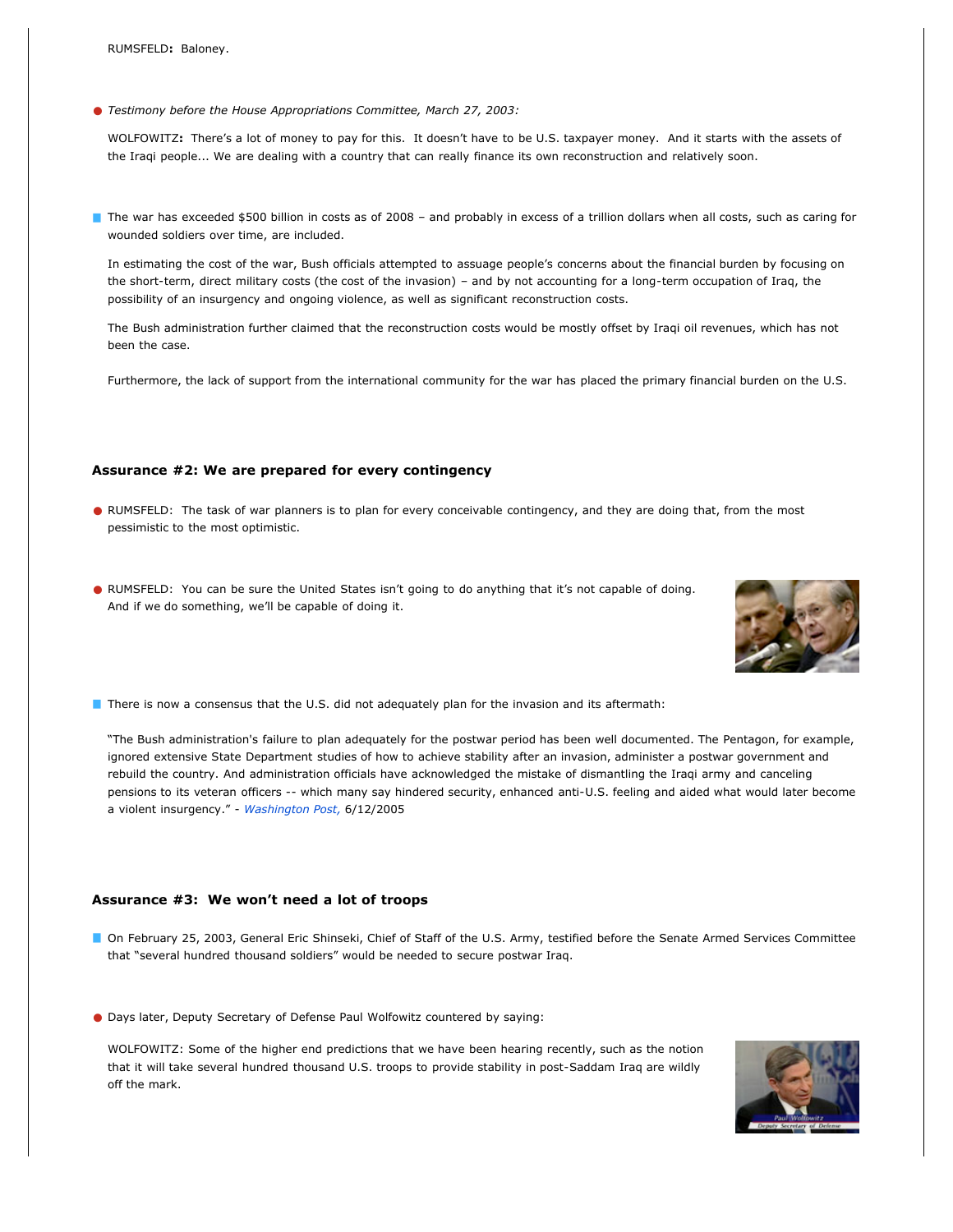[On November 15, 2006, testifying before the Senate Armed Services Committee, General John Abizaid, Commander of U.S. Central](javascript:void(0)) Command, said:

"General Shinseki was right that a greater international force contribution, U.S. force contribution, and Iraqi force contribution should have been available immediately after major combat operations."

#### **Assurance #4: We will bring peace and freedom to Iraq**

- **•** PRESIDENT BUSH: America's interests in security and America's belief in liberty both lead in the same direction: to a free and peaceful Iraq.
- The idea of invading Iraq to bring "peace and freedom" disregarded the prescient warning of Bush's father President George H.W. Bush, who had written in 1998 of the hazards of an invasion of Iraq in the Persian Gulf War (1991):

"Trying to eliminate Saddam, extending the ground war into an occupation of Iraq… would have incurred incalculable human and political costs… Had we gone the invasion route, the U.S. could conceivably still be an occupying power in a bitterly hostile land. It would have been a dramatically different – and perhaps barren – outcome."

#### **Assurance #5: We will find WMDs**

**•** SENATOR JOHN WARNER: In the event that force is used... is it your judgment that there will be clearly caches of weapons of mass destruction which will dispel any doubt that the United States and such other nations that joined in the use of force did the right thing at the right time?

TENET: Sir, I think we will find caches of weapons of mass destruction, absolutely.

RUMSFELD: We know they have weapons of mass destruction. We know they have active programs. There isn't any debate about it. So the idea that if you had an appropriate inspection regime, that they'd come back and say you were wrong, is so far beyond anyone's imagination, that it's not something I think about.

Here the American public was being assured that the threat from Saddam Hussein was absolutely real and that it had to be dealt [with. Yet despite numerous claims by the Bush administration that Saddam Hussein possessed WMDs, no WMDs of any kind were](http://www.leadingtowar.com/claims_facts_noweapons.php) ever found in Iraq.

#### **Assurance #6: We will be welcomed as liberators**

**•** CHENEY:The Middle East expert, Professor Fouad Ajami, predicts that after liberation, the streets in Basra and Baghdad are sure to erupt in joy...

RUSSERT: Do you think the American people are prepared for a long, costly and bloody battle with significant American casualties?

VICE PRESIDENT CHENEY: I don't think it's likely to unfold that way, Tim, because I really do believe we will be greeted as liberators.

WOLFOWITZ: These are Arabs, 23 million of the most educated people in the Arab world, who are going to welcome us as liberators.

Although some Iraqis welcomed U.S. troops, the reception was mixed at best. The notion of a Western army occupying an Arab land summoned up humiliating memories of colonialism, as well as fears regarding underlying U.S. intentions. Before long a growing insurgency took hold, which has led to more than 4 years of violence.

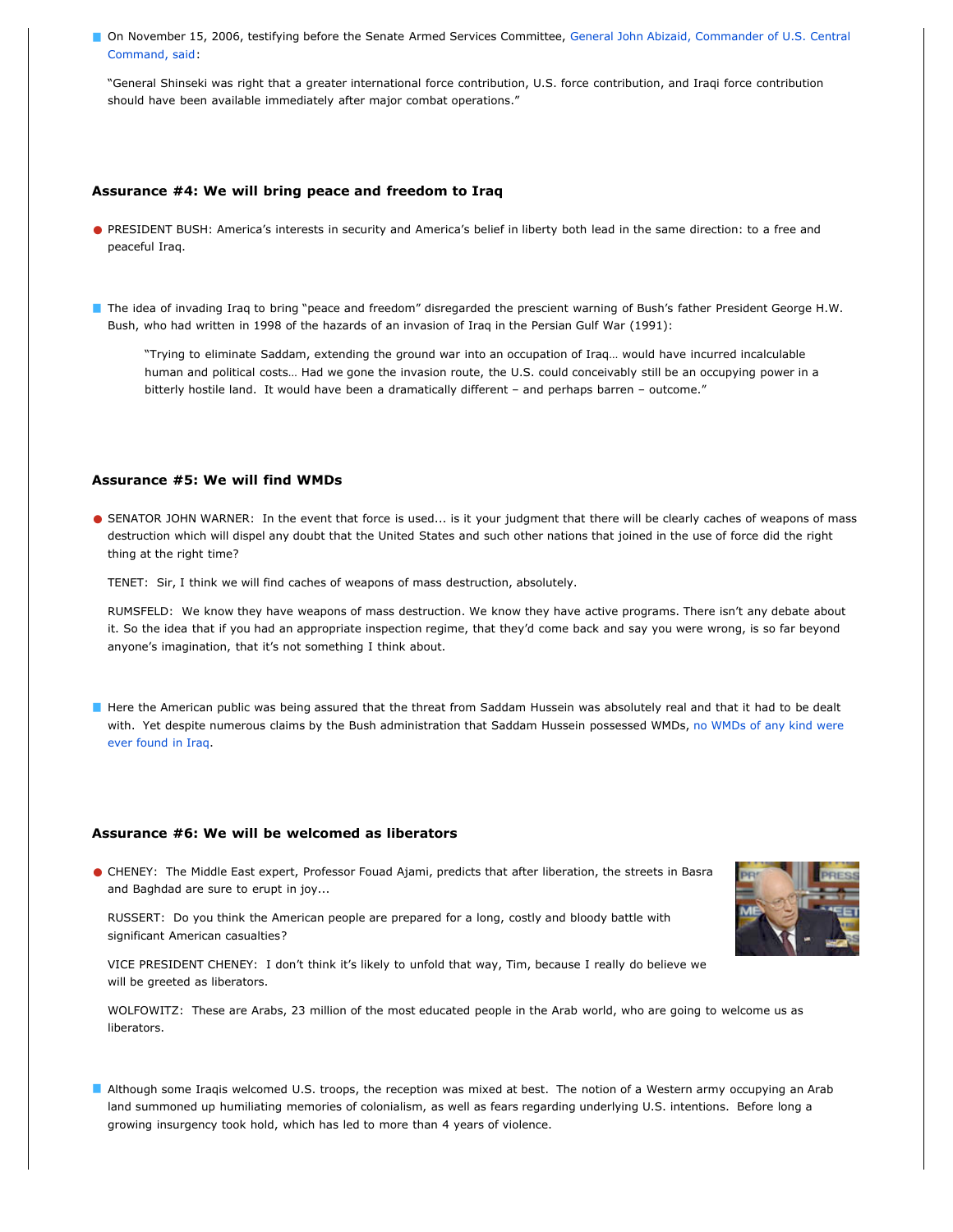#### **Assurance #7: We have the best plan available for victory**

**•** BUSH:The only thing I can do is assure the loved ones of those who wear our uniform that if we have to go to war, if war is upon us because Saddam Hussein has made that choice, we will have the best equipment available for our troops, the best plan available for victory, and we will respect innocent life in Iraq.



Army Brigadier General Mark Scheid, chief of the U.S. Logistics War Plans Division prior to the Iraq War – and in charge of all troop and supply deployments worldwide – stated that the plans for the aftermath of the invasion were intentionally curtailed by the Bush administration. *[The Hampton Roads Daily Press](http://www.leadingtowar.com/PDFsources_war_rosecolored/Assurance7_1_ICH.pdf)* reported in September, 2006:

"Months before the United States invaded Iraq in 2003, Defense Secretary Donald Rumsfeld forbade military strategists from developing plans for securing a post-war Iraq… In fact, said Brig. Gen. Mark Scheid, Rumsfeld said 'he would fire the next person' who talked about the need for a post-war plan…

'I remember the secretary of defense saying that he would fire the next person that said that,' Scheid said. 'We would not do planning for Phase 4 operations, which would require all those additional troops that people talk about today.'

'[Rumsfeld] said we will not do that because the American public will not back us if they think we are going over there for a long war.'"

#### **Assurance #8: The Iraq War will transform the Middle East**

- **•** BUSH: Iraq will serve as a catalyst for change, a positive change.
- **•** BUSH:A new regime in Iraq would serve as a dramatic and inspiring example of freedom for other nations in the region.
- Prior to the war, many world leaders did not share President Bush's optimistic vision of how a war with Iraq would play out. Amr Mussa, head of the Arab League, said after a two-day meeting of Arab foreign ministers, "We will continue to work to avoid a military confrontation or a military action, because we believe that it will open the **[gates of hell](http://www.leadingtowar.com/PDFsources_war_rosecolored/Assurance8_1_SH.pdf)** in the Middle East." (September 6, 2002)

King Abdullah of Jordan, an ally of the United States, said that "**[military action against Iraq would really open Pandora's box](http://www.leadingtowar.com/PDFsources_war_rosecolored/Assurance8_2_NYT.pdf)**" and "destabilize American strategic interests even more in the Middle East." (July 29, 2002)

### **Assurance #9: It will be easy**

**•** *February 13, 2002, [Op-Ed published in the Washington Post](javascript:void(0))*:

KENNETH ADELMAN (member of the Pentagon advisory board): I believe demolishing Hussein's military power and liberating Iraq would be a cakewalk. Let me give simple, responsible reasons: (1) It was a cakewalk last time; (2) they've become much weaker; (3) we've become much stronger; and (4) now we're playing for keeps.

**•** ROBERT NOVAK:General Myers, Kenneth Adelman has written that if the United States were to go into Iraq to remove Saddam Hussein, militarily, it would be a "cakewalk." Is that the view here at the Pentagon?



GENERAL MYERS: When we put our young sons and daughters of this country in harm's way, I don't think you can ever call that a "cakewalk." But what we know is that the situation since Desert Storm and today has changed dramatically, both for U.S. and coalition forces, and for Iraqi forces. The Iraqi armed forces is about 40%, in terms of numbers, of what it was in the Gulf War.